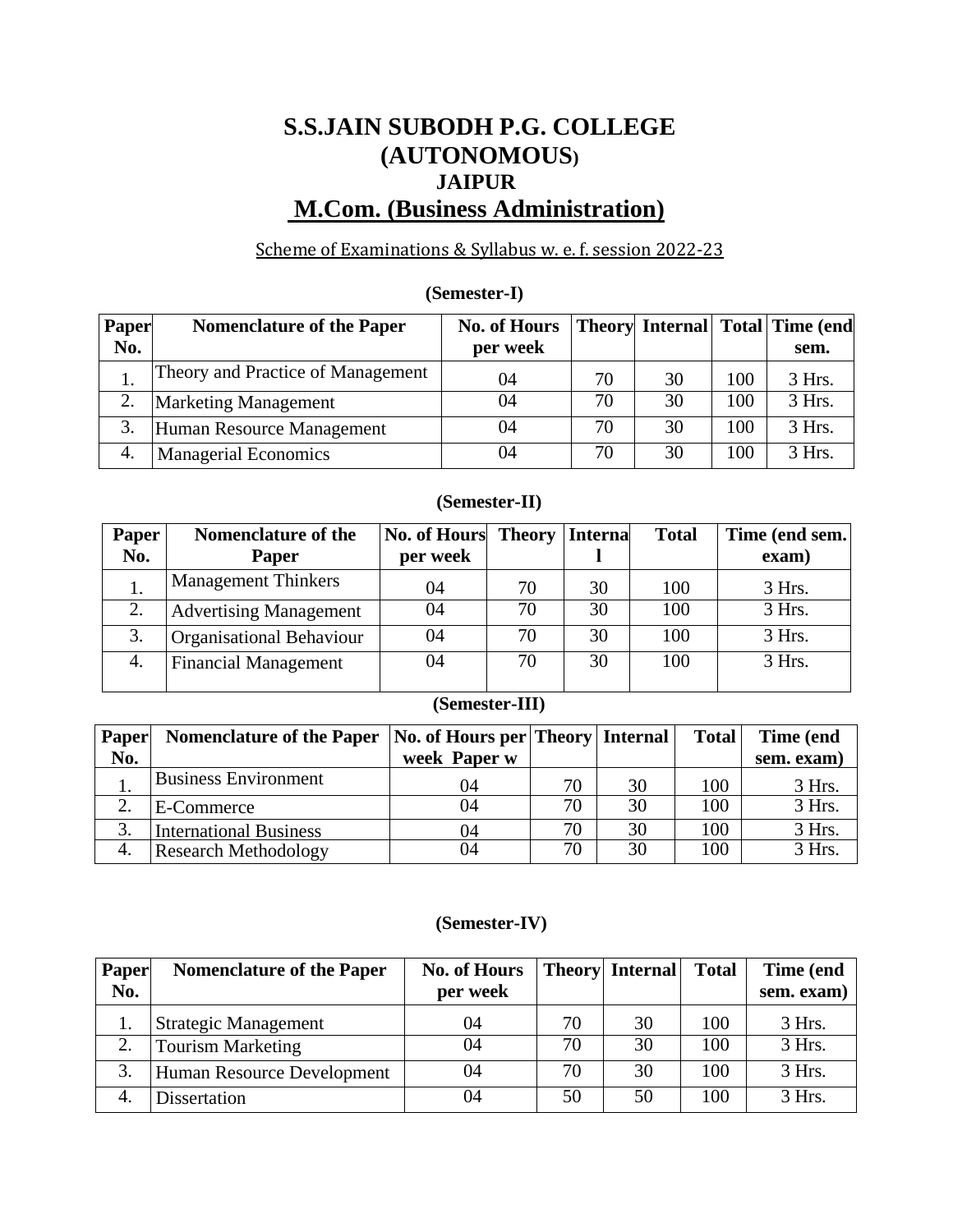## **S.S.JAIN SUBODH P.G. COLLEGE (AUTONOMOUS) JAIPUR**

## **M.Com. (Business Administration)**

## **Examination Question Paper Pattern for all semester Exams**

## **Attempt any five questions. Attempt one question from each unit. Each question carries equal marks**

| Total of End Sem. Exam | 70  |
|------------------------|-----|
| Internal Assessment    | 30  |
| <b>Maximum Marks</b>   | 100 |
| Minimum Marks          |     |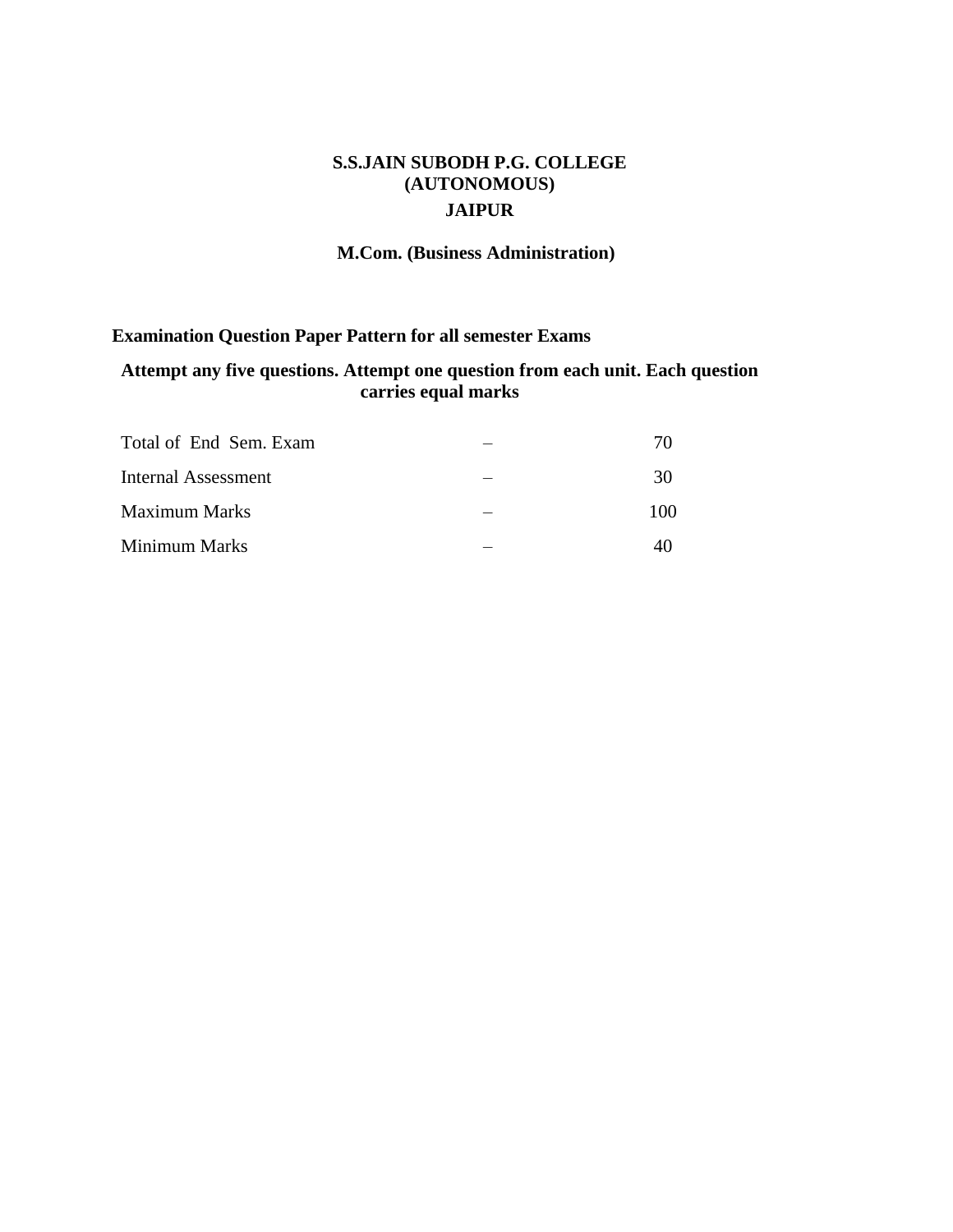#### **Paper I Theory and Practice of Management**

**Time: 3 Hours** 

| <b>Theory Marks:</b>   | 70         |
|------------------------|------------|
| <b>Internal Marks:</b> | 30         |
|                        | <b>100</b> |

#### **Unit-I**

Management: Concept and Functions, Principles of Management, Evolution of Management Thought, Planning, Decision Making, Management by Objectives, Management by Exception, Forms of Organizational Structure, Departmentation, Delegation and Decentralisation

#### **Unit-II**

Leadership**,** Motivation, Communication, Group Behaviour and Team Building, Effective Communication System, Management Information System

#### **Unit-III**

Management of Change, Conflict Management, Management of Stress, Yoga and Stress Management, Time Management, Quality Management, Global Environment of Management, Ethics in Management, Corporate Social Responsibility, Corporate Culture

- 1. Vashisth, Neeru, Principles of Management, Taxmann Publications Pvt. Ltd., New Delhi
- 2. Prasad, L. M., Principles & Practices of Management, Sultan Chand & Sons, New Delhi
- 3. Gupta, C.B, Management- Theory & Practice, Sultan Chand & Sons, New Delhi
- 4. Ramaswami,T, Principles of Management, Himalaya Publishing House, New Delhi
- 5. Ivancevich&Deuming, Business & Management, BiztantraPublication, New Delhi
- 6. Mathur, B.S. Principles of Management, Malik & Company, Jaipur
- 7. Sudha, G.S, Principles of Management, Ramesh Book Depot, Jaipur
- 8. नौलखा, आर.एल., प्रबन्ध के सिद्धान्त, रमेशबुकडिपो,जयपूर
- 9. सुधा, जी.एस, सामान्य प्रबन्ध, रमेशबुकडिपो, जयपूर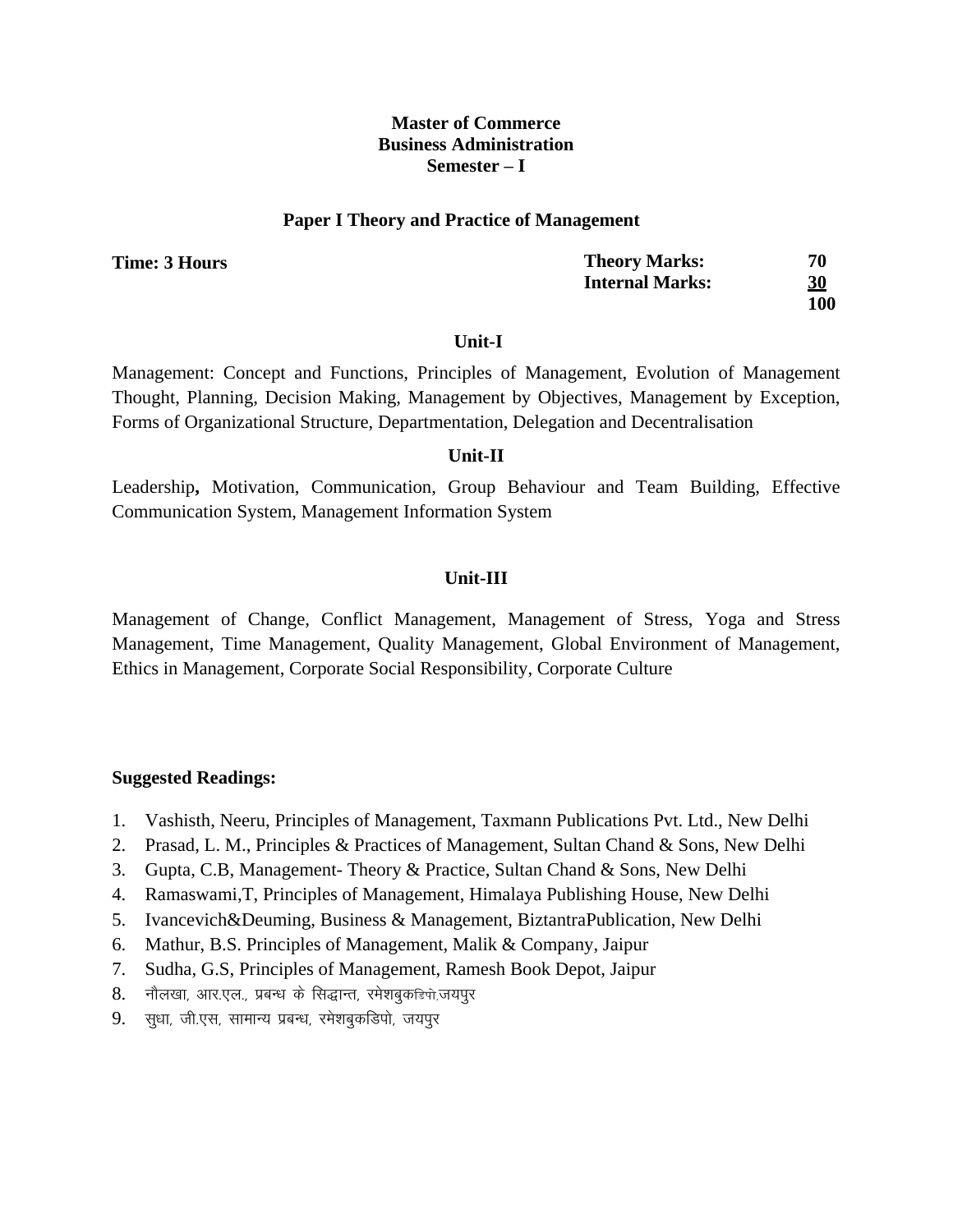#### **Paper II Marketing Management**

| Time: 3 Hours | <b>Theory Marks:</b>   | 70        |
|---------------|------------------------|-----------|
|               | <b>Internal Marks:</b> | <u>30</u> |
|               |                        | 100       |

#### **Unit-I**

Marketing Management: Introduction, Marketing Environment, Marketing Mix, Market Segmentation, Targeting and Positioning, Product related Decisions and Strategies, Pricing Decisions

## **Unit-II**

Channels of Distribution Decisions, Promotion Decisions, Customer Relationship Management

## **Unit-III**

Marketing of Services: Concepts, Seven Ps, Types of Marketing Services, Rural Marketing in India, Challenges before Modern Marketing Managers in India, Marketing Ethics, International Marketing: Concept, Trends

- 1. GitePriyanka, Marketing Management, Taxmann Publications, New Delhi
- 2. Kotler, Philip, Marketing Management Analysis, Planning Implementation and Control Prentice Hall of India, New Delhi
- 3. Stanton, William J, Fundamentals of Marketing, McGraw Hill Pvt. Ltd., New Delhi
- 4. Cundiff, E.W, Still, R.R. &Govini, Fundamentals of Modern Marketing, Prentice Hall of India, New Delhi
- 5. Kotler& Armstrong, Principles of Marketing, Prentice Hall of India, New Delhi
- 6. Patankar, Teja Shree, Marketing Management, International Publication House, New Delhi
- 7. Paule Business, Chris Fill, Kelly Page, Marketing, Oxford University House, New Delhi
- 8. Terpstra, Verne and Sarathy, Ravi, International Marketing, The Dryden Press, Fort Worth, Boston
- 9. Ball, Don and McCulloch, Wendell, International Business Challenge of Global Competition, Irwin, McGraw Hill Pvt. Ltd., New Delhi
- 10. मेहता,कोठारी,शर्मा, विपणनप्रबन्ध, रमेशबुकडिपो, जयपूर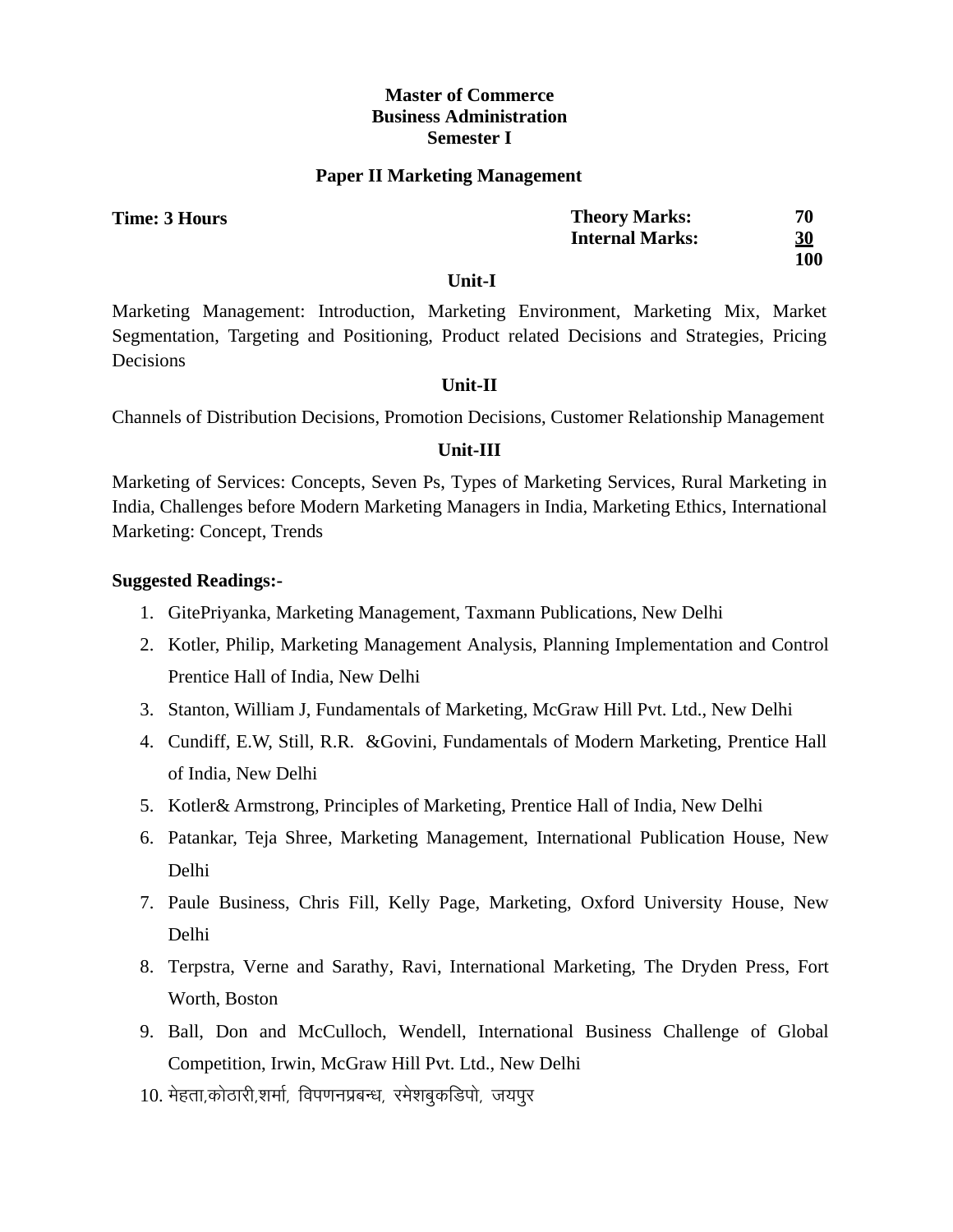#### **Paper III Human Resource Management**

| Time: 3 Hours | <b>Theory Marks:</b>   | 70        |
|---------------|------------------------|-----------|
|               | <b>Internal Marks:</b> | <u>30</u> |
|               |                        | 100       |

#### **Unit-I**

Human Resource Management- Concept, Functions, Roles, Competencies, Job Analysis, Human Resource Planning, Recruitment and Selection, Placement and Induction, Retention.

## **Unit-II**

Training and Development: Employees Training, Executive Development Program, Performance and Potential Appraisal, Employee Compensation, Incentives and Performance linked Compensation

## **Unit-III**

Maintenance of Employees, Grievance Handling and Redressal, Separation: Concepts and Techniques, Emerging Horizons of Human Resource Management, E-HRM, Human Resource Information System, Human Resource Audit

- 1. Rao, V.S.P., Human Resource Management, Taxmann Publications Pvt. Ltd., New Delhi
- 2. Sheikh A M, Human Resource Development and Management, S. Chand & Company Pvt. Ltd., New Delhi
- 3. Sanghi, Seema, Human Resource Management, Vikas Publication House, New Delhi
- 4. Flippo, Edwin B, Personnel Management, McGraw Hill Pvt. Ltd., New Delhi
- 5. Dessler, Gary, Human Resource Management, Prentice Hall of India, New Delhi
- 6. Venkataratnam, Personnel Management & Human Resource, McGraw Hill Pvt. Ltd., New Delhi
- 7. Memoria&Gankar, Personnel Management, Text & Cases,Himalaya Publishing House, New Delhi
- 8. Monappa&Mirza, Personnel Management Tata McGraw Hill Pvt. Ltd.,New Delhi
- 9. Ian Beardwell& Holden, Human Resource Management, McMillan Publication, New Delhi
- 10. Desimona, Werner, Haris, Human Resource Development, Thomson South Western Publication, New Delhi
- 11. शर्मा, शर्मा, सुराना,मानवसंसाधनप्रबन्ध, रमेशबुकडिपो, जयपुर
- 12. सुधा, जी.एस., मानवसंसाधनप्रबन्ध, रमेशबुकडिपो,जयपुर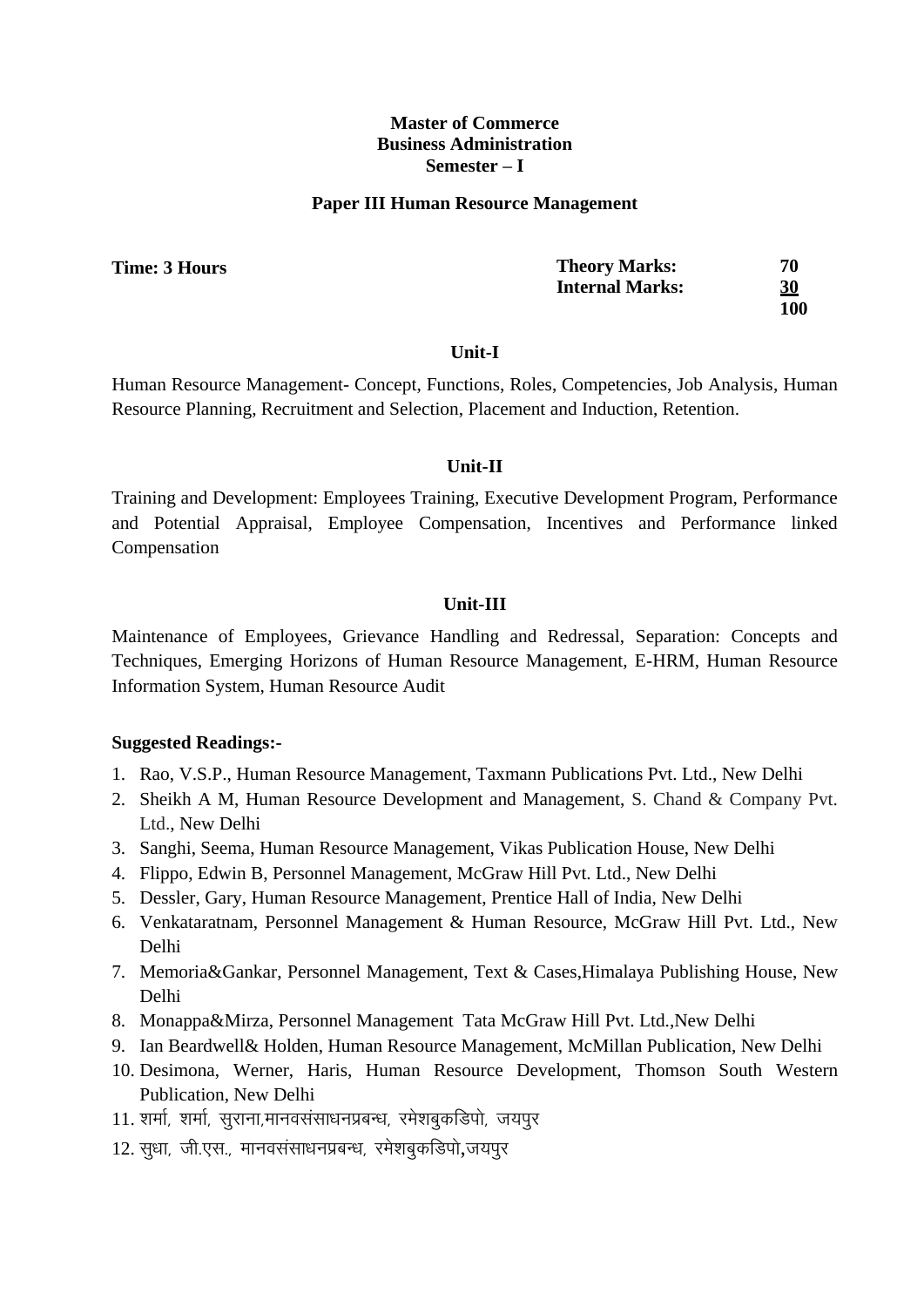#### **Paper IV Managerial Economics**

| <b>Theory Marks:</b>   | 70         |
|------------------------|------------|
| <b>Internal Marks:</b> | <u>30</u>  |
|                        | <b>100</b> |

#### **Unit-I**

Managerial Economics: Introduction, Nature and Scope of Managerial Economics, Role of Managerial Economics, Demand: Law of Demand, Elasticity of Demand, Demand Forecasting

#### **Unit-II**

Cost and Revenue- Concept and Types, Market Structure and Pricing Decisions, Price and Output Determination under Perfect Competition, Price and Output Determination under Monopoly, Price and Output Determination under Monopolistic Competition, Price and Output Determination under Oligopoly

#### **Unit-III**

National Income- Concept and Measurement, Theories of National Income Determination, Business Cycles and Control Measures

## **Suggested Readings:**

- 1. Ahuja, H.L., Managerial Economics, S. Chand & Company Pvt. Ltd., New Delhi
- 2. Salvatore, D., Managerial Economics in a Global Economy, Thomson South Western, Singapore
- 3. Gupta, G.S., Managerial Economics, Tata McGraw Hill Pvt. Ltd., New Delhi
- 4. Varshney, R.L. &Maheswari, K.L., Managerial Economics,S. Chand & Company Pvt. Ltd., New Delhi
- 5. Koutsyannis, A.,Modern Micro Economic Theory, Macmillan Education, Noida
- 6. Samuelson &Nordhas.,Economics, Tata McGraw Hill Pvt. Ltd., New Delhi
- 7. Samuelson, Paul &Nordhaus, William, Economics, Tata McGraw Hill Pvt. Ltd., New Delhi.
- 8. Keat, Young, Benerjee, Managerial Economics, Pearson Education, Tamil Nadu.
- 9. अग्रवालः प्रबन्धकीय अर्थशास्त्र, कैलाशबुकडिपोजयपुर

**Time: 3 Hours**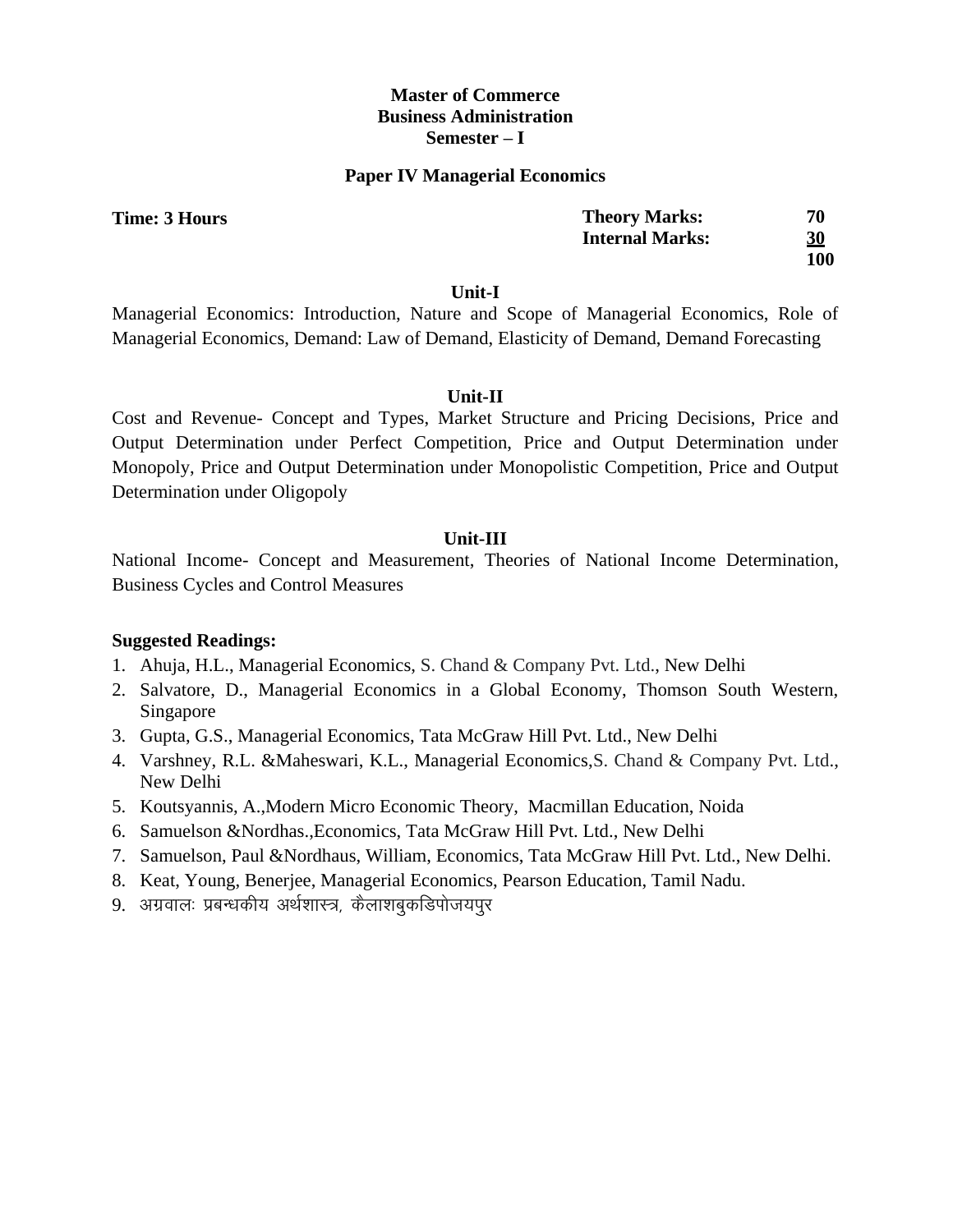#### **Paper I Management Thinkers**

**Time: 3 Hours** 

| <b>Theory Marks:</b>   | 70        |
|------------------------|-----------|
| <b>Internal Marks:</b> | <u>30</u> |
|                        | 100       |

#### **Unit-I**

F.W. Taylor, Henri Fayol, George Elton Mayo, Herbert Simon, Max Weber

**Unit-II**

William G. Ouchi, Victor H. Vroom, Peter F. Drucker, Tom Peters, Gary Hamel

#### **Unit-III**

Mahatama Gandhi, J.R.D. Tata, G.D. Birla, Dhirubhai Ambani, S. L. Kirloskar, Ramkrishna Bajaj

- 1. Mathur, Navin, Management Gurus: Ideas and Insights, National Publishing House, New Delhi
- 2. Singh, R. N., Management Thought and Thinkers, S.Chand & Company Pvt. Ltd., New Delhi
- 3. Batra, Pramod, Management Thought, Think INC,New Delhi.
- 4. Burton G and Thakur W., Management Today: Principles and Practice, Tata McGraw Hill Pvt. Ltd., New Delhi
- 5. सुधा, जी. एस., प्रबन्ध चिन्तनकाइतिहास, रमेशबुकडिपो, जयपूर
- 6. शर्मा एवंसुराणा, प्रबन्ध चिन्तनकाइतिहास, रमेशबुकडिपो, जयपुर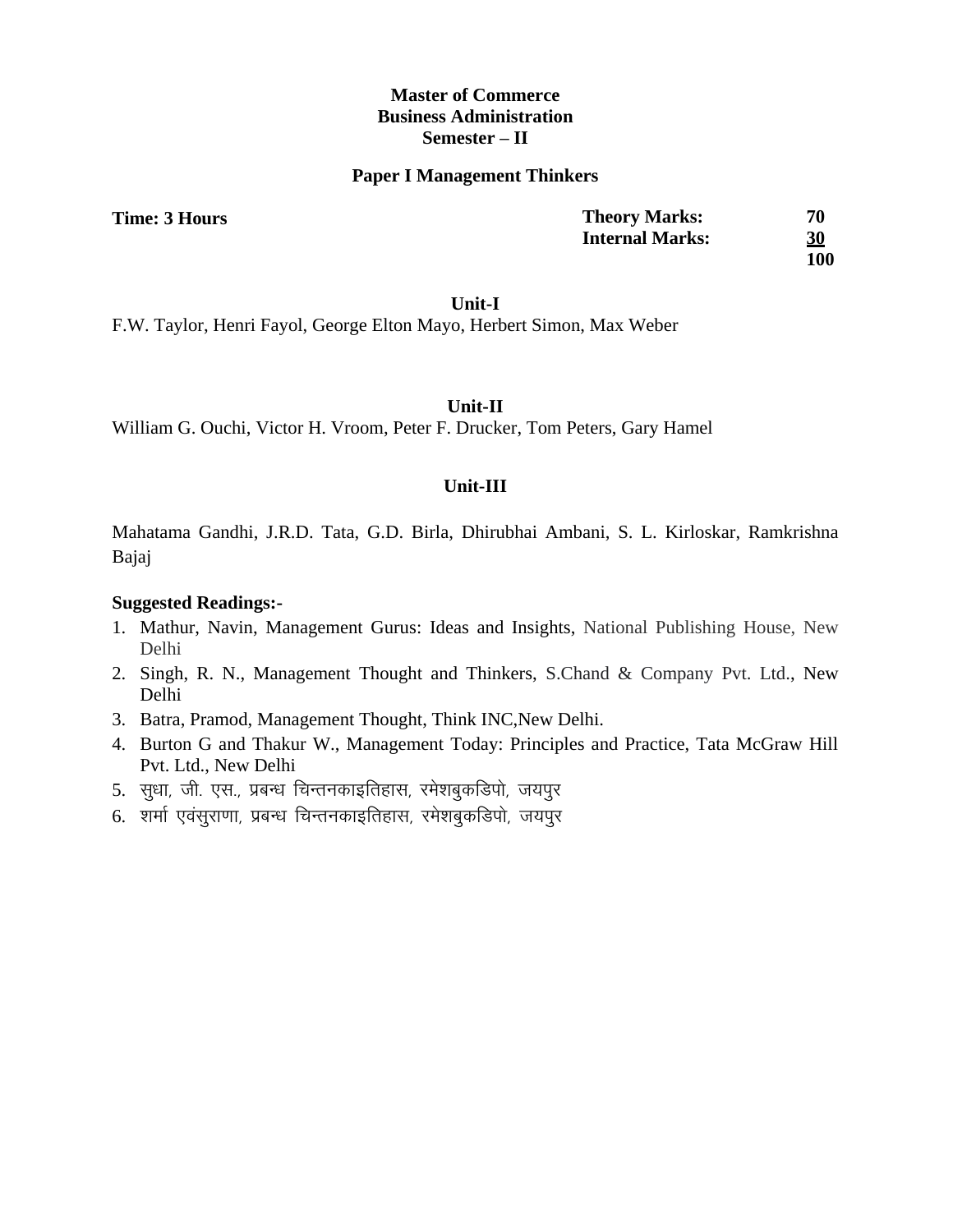#### **Paper II Advertising Management**

| me: 3 Hours | <b>Theory Marks:</b>   | 70        |
|-------------|------------------------|-----------|
|             | <b>Internal Marks:</b> | <u>30</u> |
|             |                        | 100       |

#### **Unit-I**

Introduction to Advertising, Advertising Objectives, Marketing Communication, Integrated Marketing Communication, Types of Advertising, Advertising Campaign

## **Unit-II**

Advertising Budget, Message Development and Execution, Advertising Appeals, Media Decision, Media Types

#### **Unit-III**

Advertising Agency, Evaluating Advertising Effectiveness, Ethical and Legal Aspects of Advertising

## **Suggested Readings:**

- 1. Aaker, David, et.al., Advertising Management, Prentice Hall of India, New Delhi
- 2. Gupta, Ruchi, Advertising Principles and Practice, S. Chand & Company Pvt. Ltd, New Delhi
- 3. Norris, James S., Advertising, Prentice Hall of India, New Delhi
- 4. Still, Richard R.,Cundiff Edward W. Sales Management &Govoni Norman, A.P., Prentice Hall of India, New Delhi
- 5. Mishra, Sales Promotion and Advertising Management, Himalaya Publishing House, New Delhi.
- 6. Chunawalla, S.A., Sethia, K.C., Foundations of Advertising- Theory & Practices, Himalaya Publishing House, New Delhi
- 7. AgarwalP.K, Advertising & Sales Promotion, PragatiPrakashan, Meerut
- 8. Sharma, Kavita, Advertising: Planning and Decision Making, Taxmann Publications Pvt. Ltd., New Delhi
- 9. सारस्वत, रित, विज्ञापनऔरउपभोक्ताव्यवहार, गौरांशपब्लिकेशन, अजमेर
- 10. हटवाल,एकेश्वरप्रसाद, विज्ञापनकला, राजस्थानहिन्दीअकादमी, जयपुर

**Time:**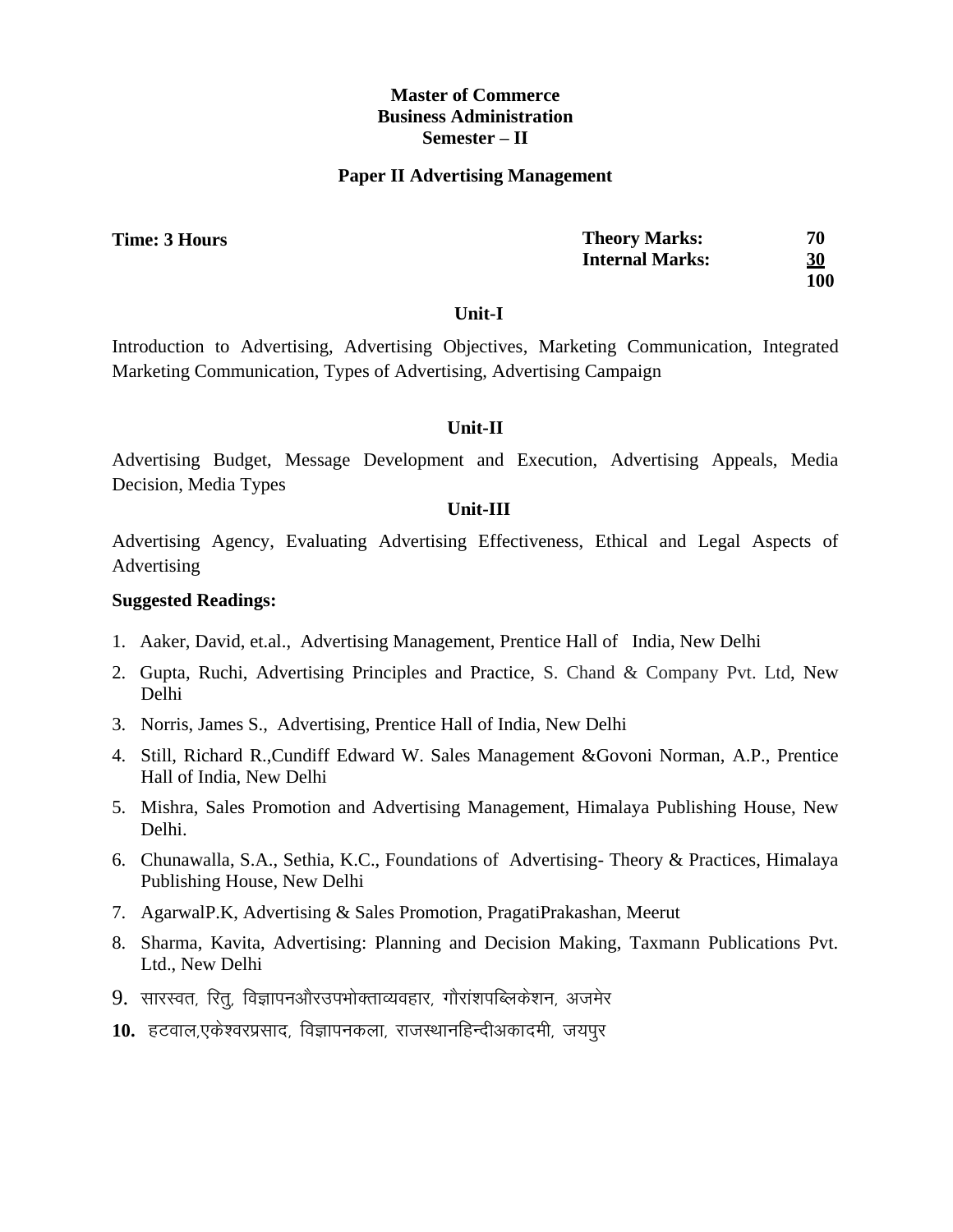#### **Paper III Organisational Behaviour**

| rs | <b>Theory Marks:</b>   | 70 |
|----|------------------------|----|
|    | <b>Internal Marks:</b> | 30 |

**100**

#### **Unit-I**

Oganisational Behaviour: Nature and Scope, Challenges and Opportunities, Organisational Goals, Individual Behaviour, Personality, Perception

## **Unit-II**

Individual Decision-Making, Learning, Motivation, Interpersonal Behaviour, Leadership

## **Unit-III**

Organisational Change, Organizational Development, Organizational Effectiveness, Organisational Culture, Power and Politics, Quality of Work Life and Morale

## **Suggested Readings:**

- 1. Robbins, Stephen P.,OrganisationalBehaviour, Prentice Hall of India, New Delhi
- 2. VashishtNeeru, OrganisationalBehaviour, Taxmann Publication Pvt. Ltd., New Delhi
- 3. Luthans, Fred., OrganizationalBehaviour, McGraw Hill Pvt. Ltd., New Delhi
- 4. Hersey & Blanchard., Management of OrganizationalBehaviour, Prentice Hall of India, New Delhi
- 5. George & Jones., Understanding & Managing Organizational Behaviour, Prentice Hall of India, New Delhi
- 6. Sekaran, Uma.,OrganizationalBehaviour Text & Cases, Tata McGraw Hill Pvt. Ltd., New Delhi
- 7. Ashwasthapa, OrganizationalBehaviour, Himalaya Publishing House, New Delhi
- 8. Pareek, Udai, Understanding OrganizationalBehaviour, Oxford University Press, New Delhi
- 9. Sharma, Organizational Behaviour, Tata McGraw Hill Pvt. Ltd., New Delhi
- $10.\tilde$ जैन,पीसी,संगठनात्मकव्यवहार, राजस्थानहिन्दीग्रन्थअकादमी, जयपूर
- 11. गोस्वामी,डी,संगठनऔरप्रबन्ध, पिपुल्सपब्लिकेशन, नईदिल्ली

**Time: 3 Hours**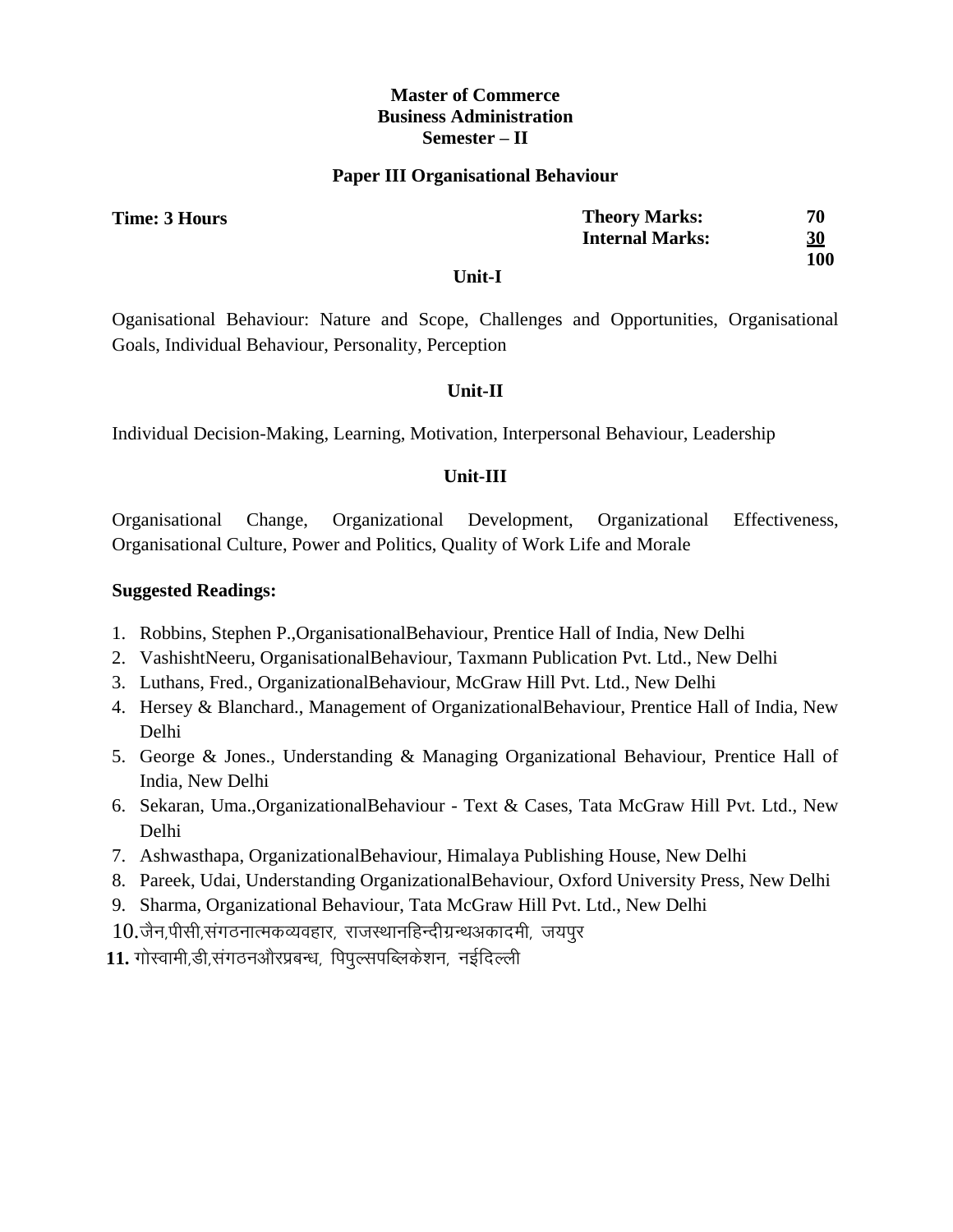#### **Paper IV Financial Management**

| Time: 3 Hours | <b>Theory Marks:</b>   | 70        |
|---------------|------------------------|-----------|
|               | <b>Internal Marks:</b> | <u>30</u> |
|               | ___ _                  | 100       |

**Unit-I**

Financial Management: Introduction, Working Capital Management, Determinants of Working Capital, Management of Inventories, Receivables and Cash.

## **Unit-II**

Decisions based on Break Even Analysis: Key Factors, Make or Buy, Export Decision, Product Mix, Capital Structure, Capital Theories, Capital Budgeting.

## **Unit-III**

Leverages-Financial, Operating and Combined Leverage, Dividend Policy, Cost of Capital

- 1. Vanhorne, James C., Financial Management & Policy, Prentice Hall of India, New Delhi
- 2. Rustagi, R.P., Fundamentals of Financial Management, Taxmann Publication Pvt. Ltd., New Delhi
- 3. Chandra, Prasana., Financial Management Tata McGraw Hill Pvt. Ltd., New Delhi,
- 4. Khan, M.Y. & Jain, P.K., Financial Management Tata McGraw Hill Pvt. Ltd., New Delhi
- 5. Pandey, I.M., Financial Management, Vikas Publishing House, New Delhi
- 6. Tulsiyan&Tulsiyan, Financial Management, Sultan Chand Higher Academics, New Delhi
- 7. Brighan, Ehrhanit, Financial Management, Cengage Learning India Private Limited., New Delhi.
- 8. Bhall, V.K., Financial Management, S.Chand Higher Academics, New Delhi.
- 9. अग्रवाल एवंअग्रवालवित्तीय प्रबन्ध, रमेशबुकडिपो, जयपुर
- $10.$ अग्रवाल,एम आर,वित्तीय प्रबन्ध, गरिमापब्लिकेशन्स, जयपुर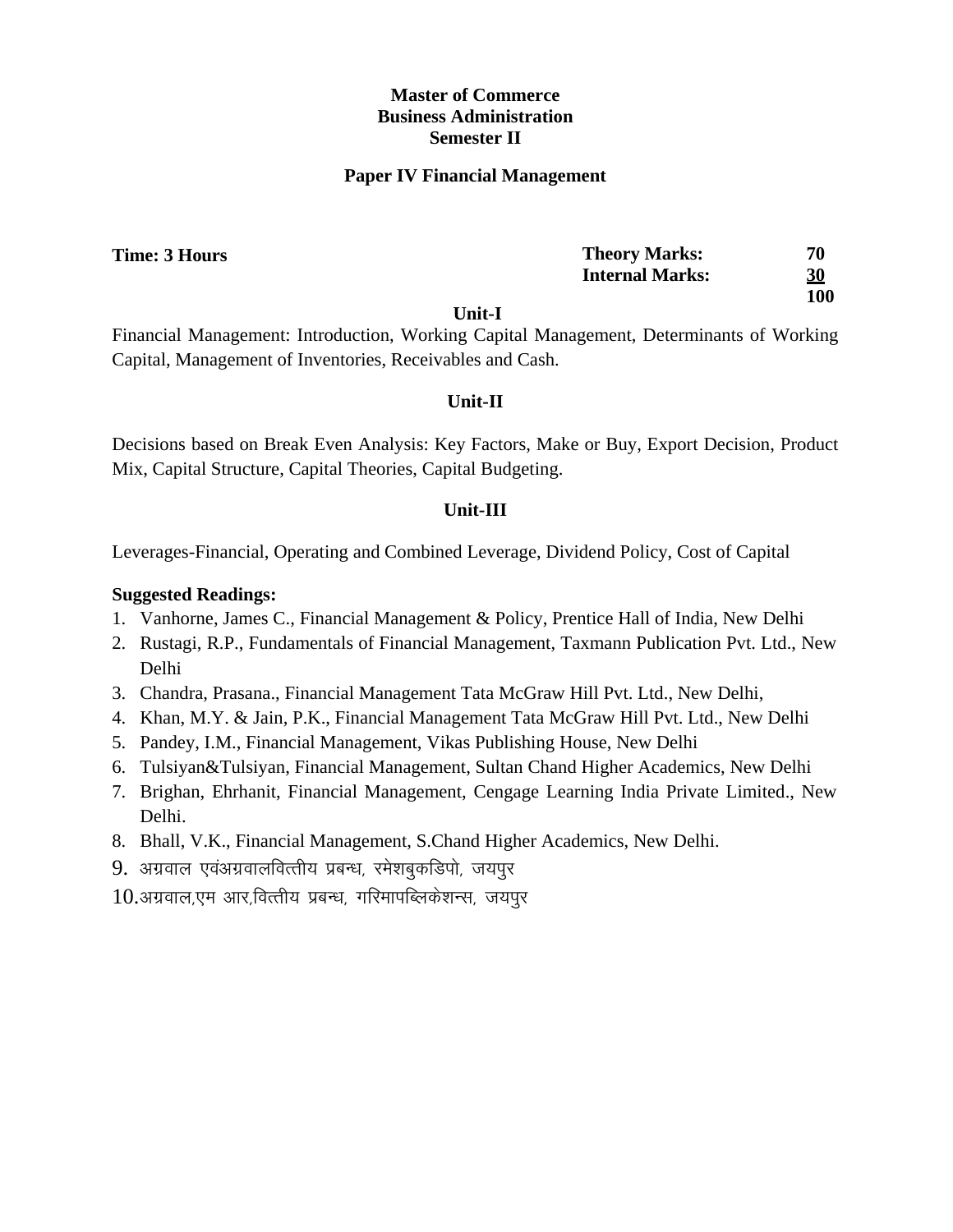#### **Paper I Business Environment**

**Time: 3 Hours** 

| <b>Theory Marks:</b>   | 70        |
|------------------------|-----------|
| <b>Internal Marks:</b> | <u>30</u> |
|                        | 100       |

#### **Unit I**

Conceptual Framework of Business Environment, Environmental Analysis, Economic Systems, State Intervention in Business, Industrial Policies, Liberalisation, Privatisation & Globalisation

## **Unit-II**

Social Responsibility of Business, Consumerism and Consumer Protection, Economic Aspects of Indian Constitution, Main Provisions of Competition Act 2002, Environment Protection Act, 1986: Objectives, Enforcement authorities and Penalties

#### **Unit-III**

Technological Environment, Technology in India and its Management, Contemporary Issues in Business Environment in India and CSR: Meaning, Recent Trends, Significance

- 1. Shukla, M.B., Business Environment: Text & Cases, Taxmann Publication Pvt. Ltd., New Delhi
- 2. Cherunilam, Francis, Business and Government, Himalaya Publishing House, NewDelhi
- 3. Swabera, Islam &Kharkongor, Business Environment, Taxmann Publications Pvt. Ltd., New Delhi
- 4. Chidambaram, Alagappan, Business Environment, Vikas publishing House Pvt. Ltd., New Delhi
- 5. Awasthappa, K., Essentials of Business Environment, Himalaya Publishing House, NewDelhi
- 6. Ghosh&Kapoor, Business Policy and Environment,S.Chand& Company Pvt. Ltd., New Delhi
- 7. Dasgupta, A. &Sengupta, A.N., Government & Business, Allied Book Agency, NewDelhi
- 8. Pailwar, VeenaKaishav, Business Environment, Prentice Hall of India, NewDelhi
- 9. ShaikhSaleem, Business Environment, Pearson Education, Tamil Nadu
- 10. Agarwal, Raj, Business Environment, Excel Books, NewDelhi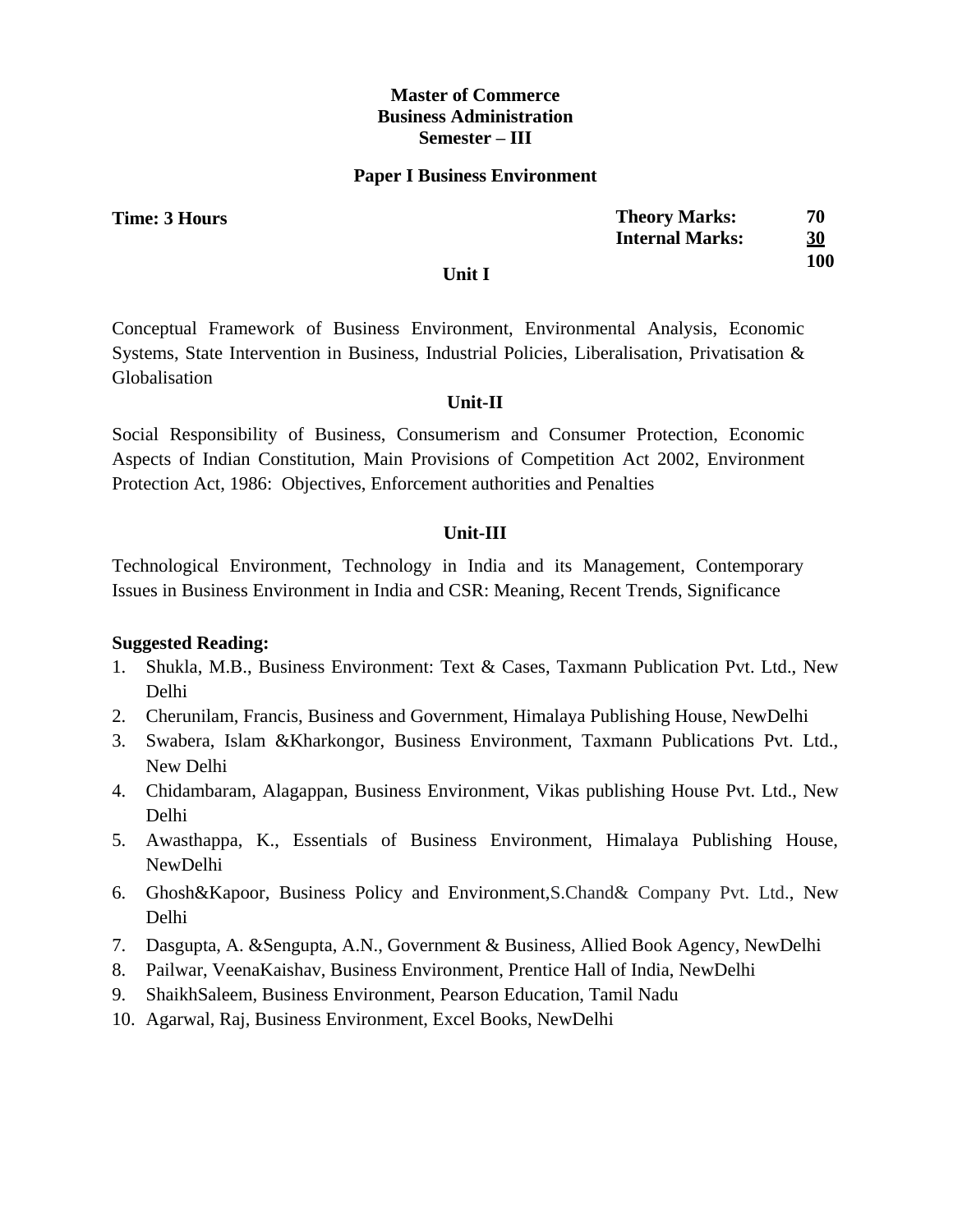## **Paper II E-Commerce**

**Time: 3 Hours** 

| <b>Theory Marks:</b>   | 70  |
|------------------------|-----|
| <b>Internal Marks:</b> | 30  |
|                        | 100 |

## **Unit-I**

Introduction to E-Commerce, Technology used in E-Commerce, E-Commerce Security and **Controls** 

## **Unit II**

E-Payment System: Introduction, Types, Security Issues, Online Business Transactions, E-Retailing

## **Unit III**

E-Marketing: Objectives, Strategies, Traditional Marketing versus E-Marketing, E-Marketing Mix, Mobile Commerce: Concept, Importance and Methods

- 1. AroraShivani, E-commerce, Taxmann Publications Pvt. Ltd., New Delhi
- 2. Elias M. Awad, Electronic Commerce- From Vision to Fulfillment, Prentice Hall of India, New Delhi
- 3. ChhabraT.N, R.K Suri, E-Commerce New Vitas for Business, DhanpatRai & Co., New Delhi
- 4. Bajaj, Deobyani Nag, E-Commerce, Tata McGraw Hill Pvt. Ltd., New Delhi
- 5. Joseph P.T. and S.J., E-Commerce An Indian Perspective, Prentice Hall India Pvt. Ltd., New Delhi
- 6. DiwanParag and Sunil Sharma, Electronic Commerce- A Manager's guide to E-Business, Vanity Books International, Delhi
- 7. Bharat Bhaskar, Electronic Commerce Framework, Technologies and Applications, Tata McGraw Hill Pvt. Ltd., New Delhi
- 8. Agarwal, K.N and Agarwal, Deeksha, Business on the Net, Macmillan, Noida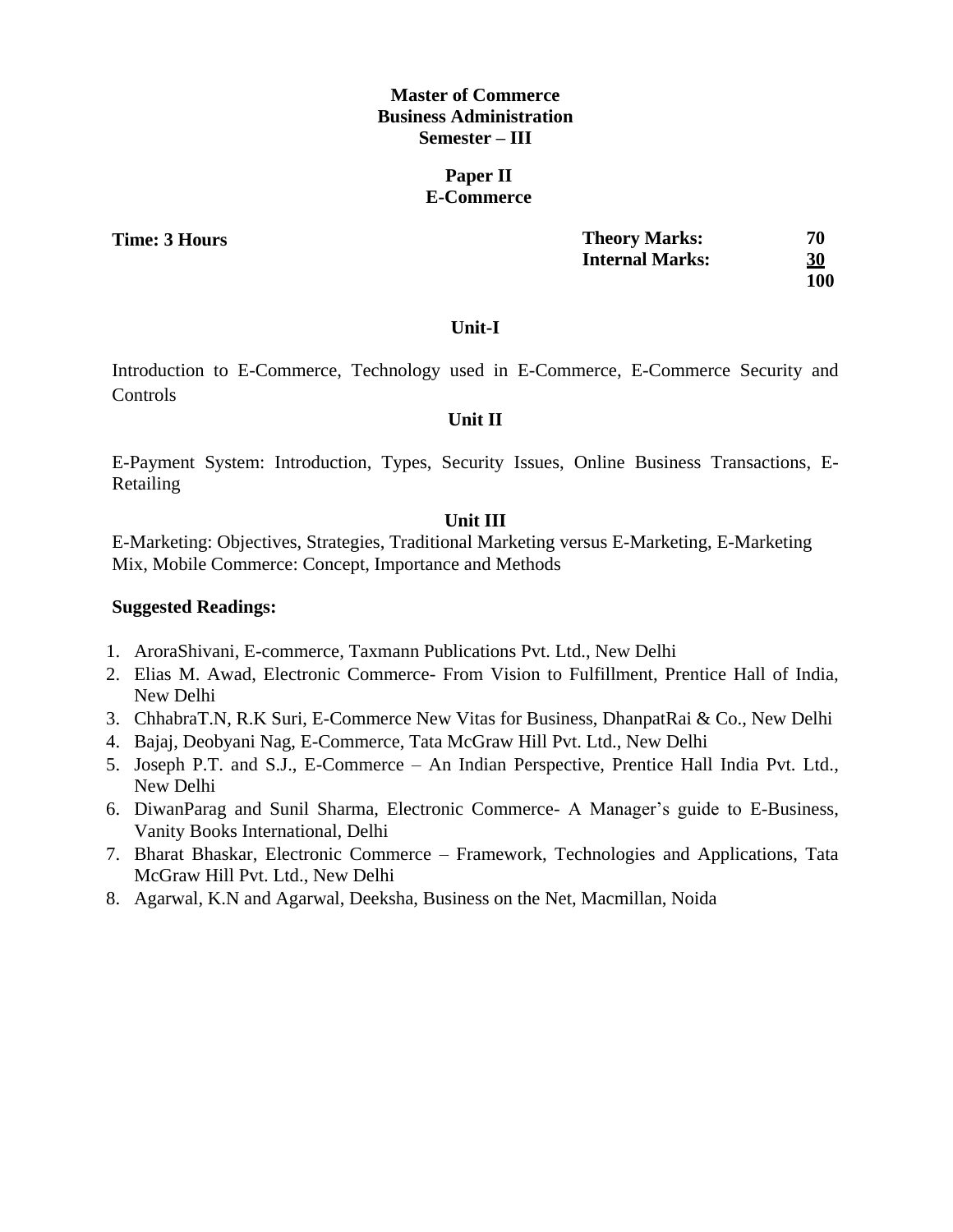#### **Paper III International Business**

**Time: 3 Hours** 

| <b>Theory Marks:</b>   | 70        |
|------------------------|-----------|
| <b>Internal Marks:</b> | <u>30</u> |
|                        | 100       |

#### **Unit I**

International Business: Meaning, Elements (Drivers, Entry modes), Significance, International Business Environment: Economic, Political, Cultural, Demographic, Technological and Legal Environment

## **Unit II**

Global Trade Organizations, Regional Integration, International Strategic Management: Nature and Significance, Ethical Issues in International Business

## **Unit III**

International Financial Management: Overview and Components, Foreign Direct Investment-Reasons, Trends

- 1. Robinson, R.D., International Business Management- AGuide to Decision Making, Dryden Press.
- 2. Shiva, Ramu, International Business, A. H. Wheeler Publishing Co. Ltd.
- 3. Thakur and Mishra,International Business, Deep and Deep Publications, New Delhi
- 4. Diwan, J.M. and Sudarshan, K.N., International Business Management, Discovery Publications House, New Delhi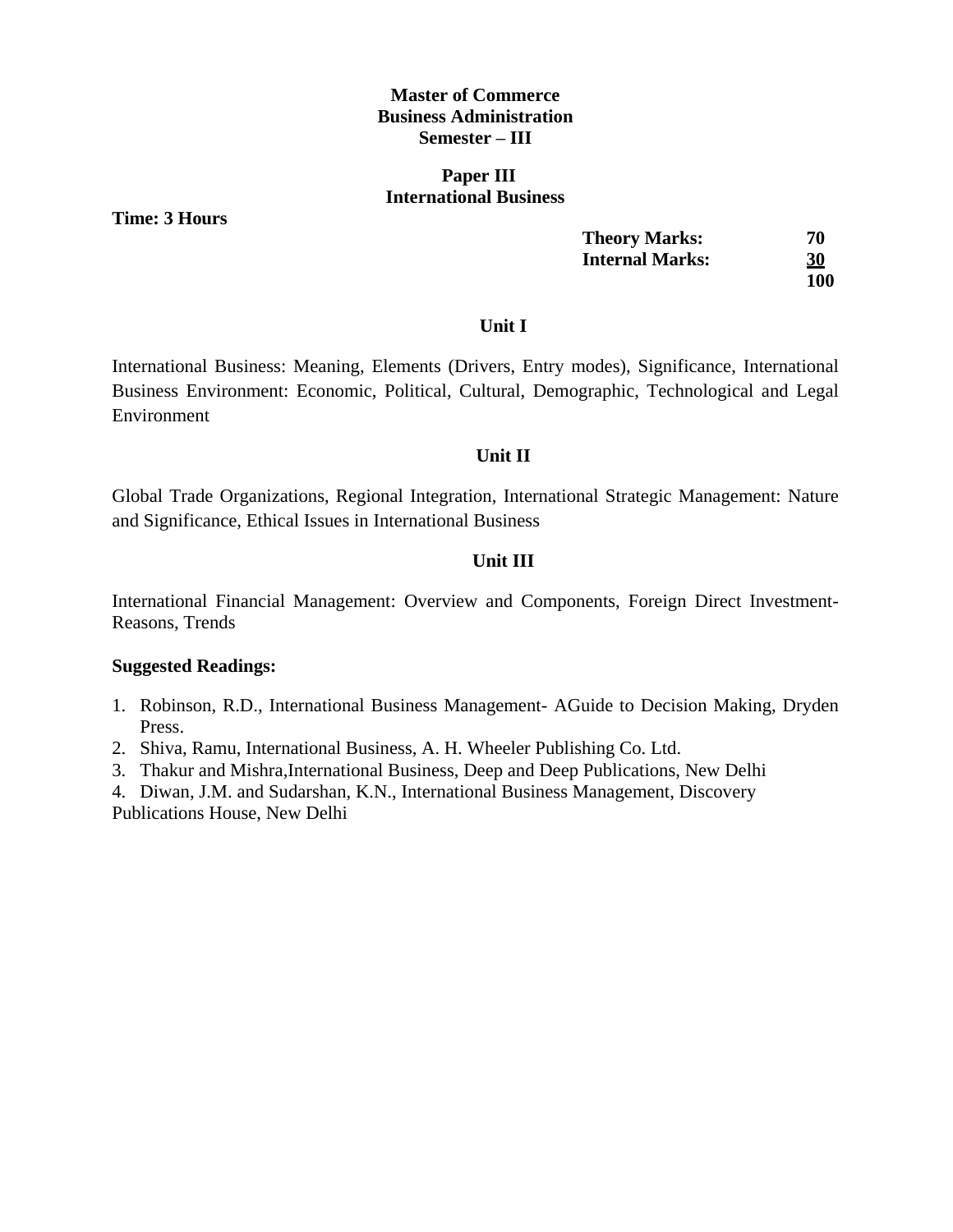#### **Paper IV Research Methodology**

**Time: 3 Hours** 

| <b>Theory Marks:</b>   | 70         |
|------------------------|------------|
| <b>Internal Marks:</b> | <b>30</b>  |
|                        | <b>100</b> |

#### **Unit I**

Fundamentals of Research: Concept, Scope, Objectives, Research Process, Types, Significance. Research Design: Meaning, Components, Types: Exploratory Research Design, Descriptive Research Design and Hypothesis- Testing Research Design.

### **Unit II**

Collection of Data: Concept, Types of Data, Methods of Collection of Data, Data Analysis and Interpretation, Sample Design: Meaning, Process, Types of Sampling: Probability, Non-Probability Sampling, Determination of Sample Size.

#### **Unit III**

Hypothesis: Concept of Hypothesis, Qualities of a good Hypothesis, Hypothesis Testing: Procedure for Hypothesis Testing, Tools of Testing Hypothesis: Parametric Tests: Non-Parametric Tests: Z Test, T- Test, Chi Square, F Test, Analysis of Variance, Report Writing and Presentation, Bibliography & References.

- 1. Rao, K.V., Research Methodology, Tata McGraw-Hill Publication, Delhi
- 2. Young, P.V., Scientific Social Surveys and Research, Prentice Hall New York
- 3. Saunders Lewis, Thorn Hill, Research Methods for Business Students, Pearson Education
- 4. Jain Rita, SaxenaNishith, Research Methodology, RBSA Publication
- 5. Kothari, C.R., Research Methodology, New Age Publication
- 6. Deepak &Sondhi, Neena, Research methodology: Concepts and Cases, Vikas Publishing House Pvt. Ltd. Delhi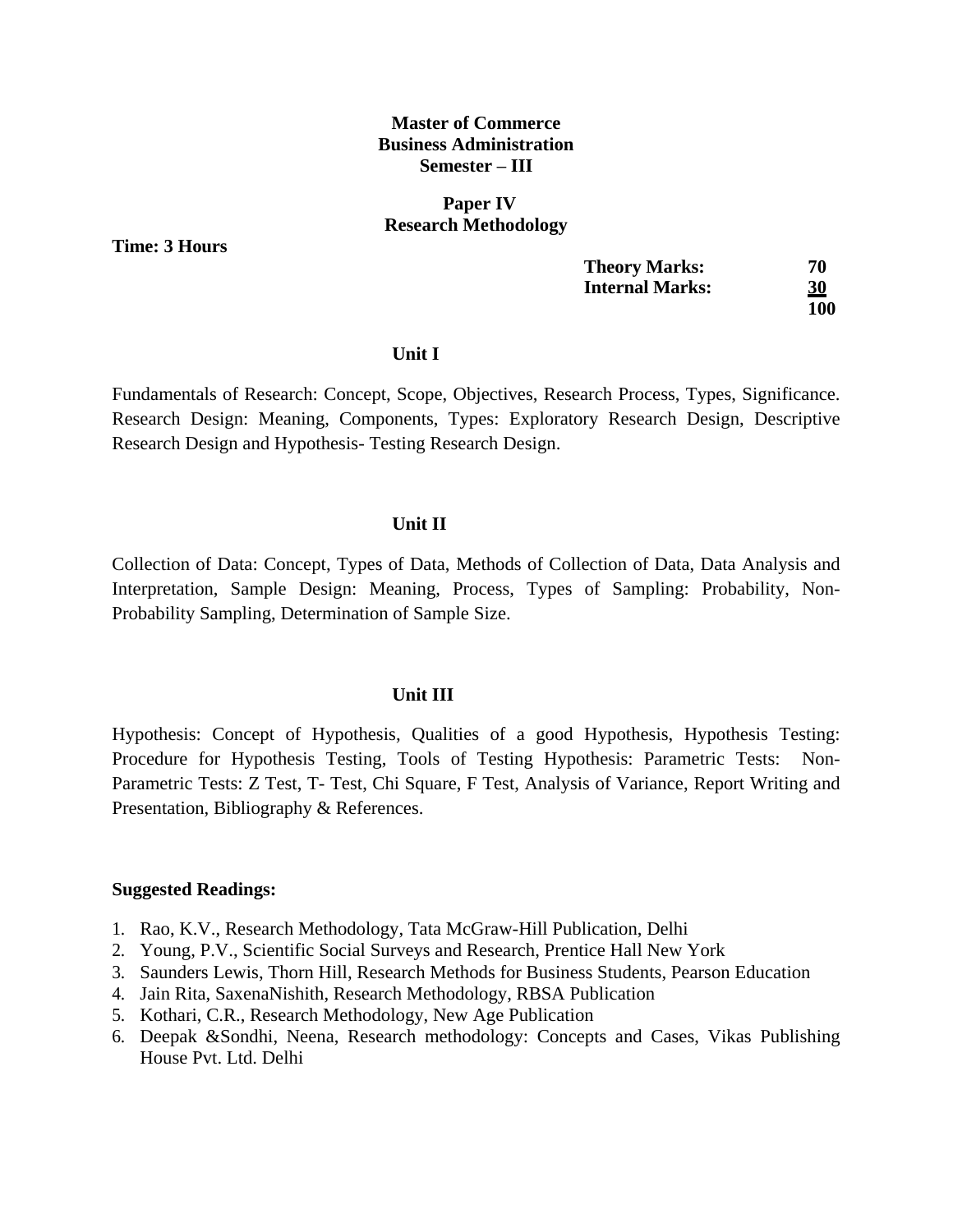## **Paper I Strategic Management**

**Time: 3 Hours** 

| <b>Theory Marks:</b> | 70  |
|----------------------|-----|
| Internal Marks:      | 30  |
|                      | 100 |

**100**

#### **Unit-I**

Overview of Strategic Management, External Environment Analysis, Internal Organization Analysis, Strategic Planning

## **Unit-II**

Strategy Formulation, Organization Redesign, Strategy Implementation, Strategy Evaluation and **Control** 

#### **Unit-III**

Strategic Management in International Business, Strategic Issues in E-Business of Digitalisation, Strategic Management of Technology and Innovation, Strategic Issues in Organizational Change

- 1. Gupta, C.B., Strategic Management, Texts and Cases, S. Chand & Company Pvt. Ltd, New Delhi.
- 2. Senggupta and Chandan J.S., Strategic Management, Vikas Publishing House Pvt. Ltd., New Delhi
- 3. Kishore, Ravi M., Strategic Management, Texts and Cases, Taxmann Publications Pvt. Ltd., New Delhi
- 4. Gupta, Golakota&Srinivasan, Business Policy and Strategic Management,Prentice Hall of India, New Delhi
- 5. Thomas, Hunger, Rangrajan, Strategic Management, Pearson Education, Tamil Nadu
- 6. Micheal V.P., Globalisation, Liberalisation and Strategic Management, Himalaya Publishing House, New Delhi.
- 7. Prasad, L.M., Strategic Management, S. Chand & Company Pvt. Ltd, New Delhi
- 8. Kazmi, Azhar, Strategic Management and Business Policy, Tata McGraw Hill Pvt. Ltd., New Delhi
- 9. जैन, पीसी,व्युहरचनात्मकप्रबन्ध, रमेशबुकडिपो, जयपुर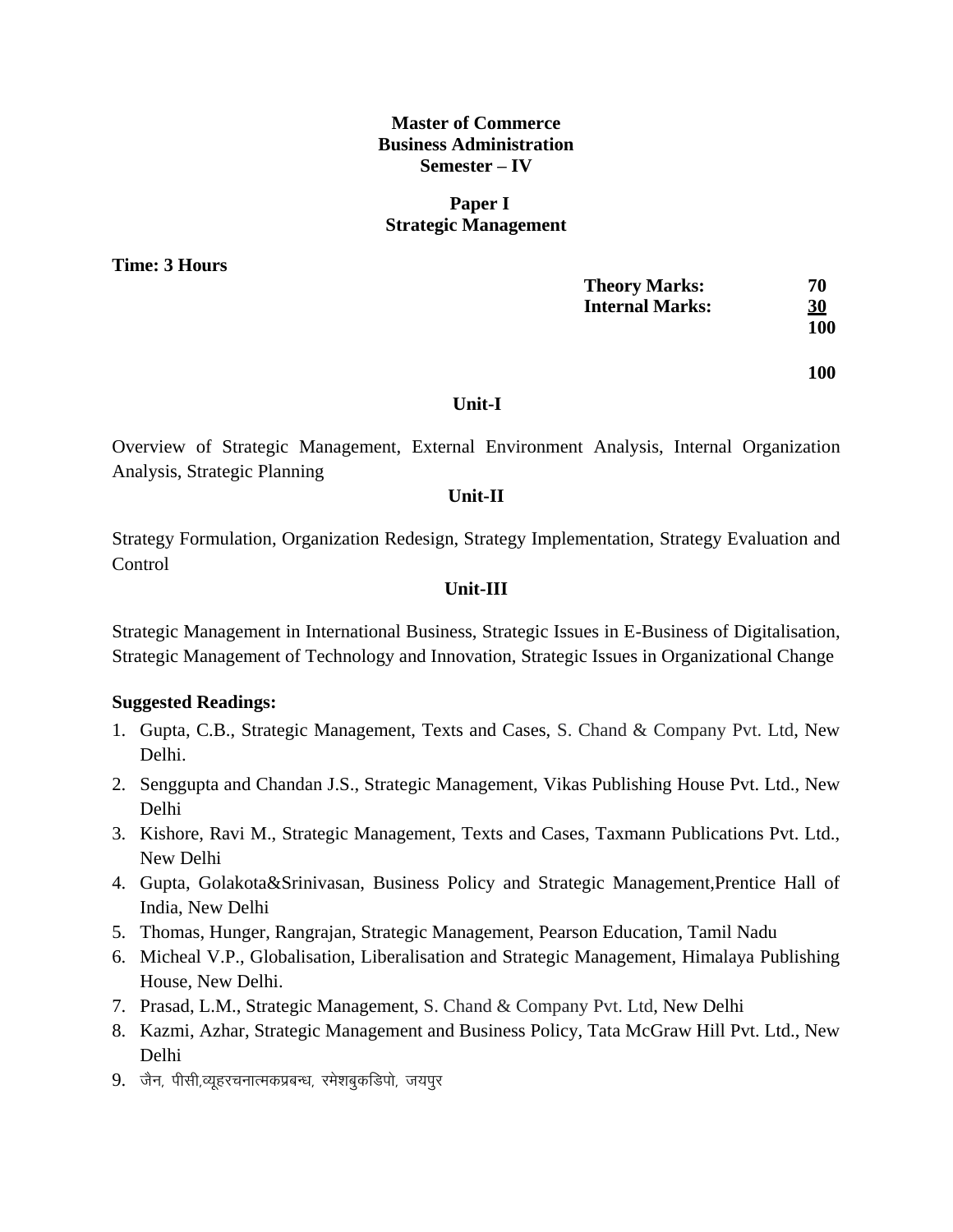## **Paper II Tourism Marketing**

**Time: 3 Hours** 

| <b>Theory Marks:</b> | 70         |
|----------------------|------------|
| Internal Marks:      | <u>30</u>  |
|                      | <b>100</b> |

#### **Unit-I**

Introduction : Meaning and Definition of Tourism, Purpose of Tour, Distinction between Tourist and Visitor, Role of Tourism, Travel and Tourism in 21st Century, Trends and Future prospects of Tourism, Role and Functions of RTDC, ITDC, Department of Tourism. Marketing of Tourism- Meaning and Definition of Tourism Marketing, Need and Importance

#### **Unit-II**

Seven (7) Ps of Tourism Marketing -Product, Price, Promotion, Place, People, Process and Physical Evidence, Tourism in India - Growth of Tourism in India, Benefits from Tourism, Barriers to Growth, Tourist Activities, Tourism Policy of India, Prospects and Challenges of Tourism Marketing

#### **Unit-III**

Importance of Tourism in Rajasthan- Importance, Tourist Places in Rajasthan, Tourists Facilities, Role, Organization and Progress of RTDC, Heritage Hotels in Rajasthan-Importance, Present Position and Prospects

#### **Suggested Readings:**

1. Khan, Tourism Marketing, Anmol Publication , New Delhi

2. Batra & Chawla, Tourism Marketing: Global Perspective , Deep and Deep Publication, New Delhi

- 3. Chawla, Romila, Tourism Marketing and Development, Sonali Publication, New Delhi
- 4. Singh, Ratandeep, Tourism Marketing, Kanishka Publishers, New Delhi.
- 5. Sinha, P.C., Tourism Management, Anmol Publications Pvt. New Delhi.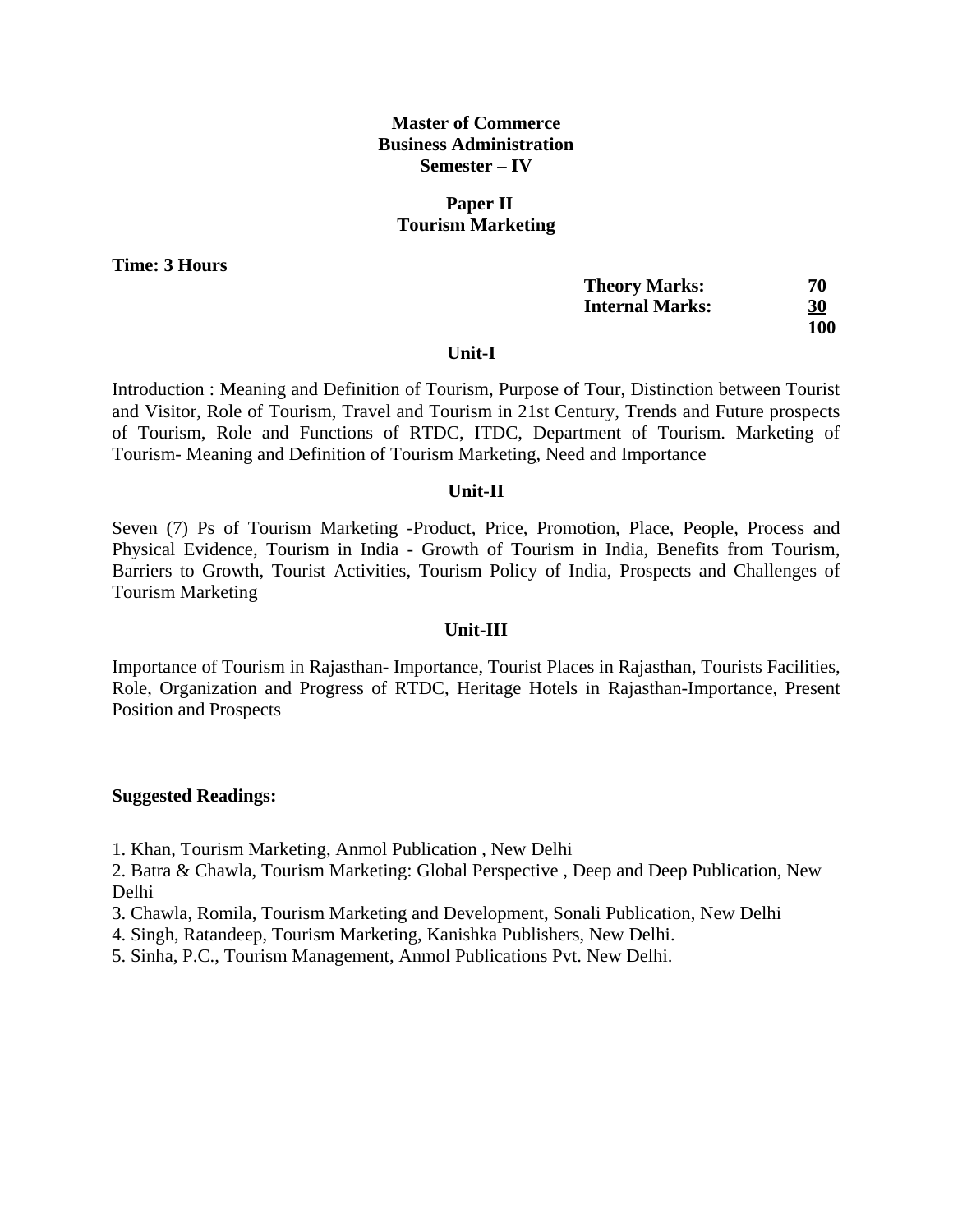## **Master of Commerce Business Administration Semester – IV Paper III Human Resource Development**

**Time: 3 Hours** 

| <b>Theory Marks:</b>   | 70         |
|------------------------|------------|
| <b>Internal Marks:</b> | <u>30</u>  |
|                        | <b>100</b> |

#### **Unit-I**

HRD: Introduction, Training and Development, Performance Management, Talent Retention, Employee Separation

#### **Unit-II**

Transactional Analysis, Job Evaluation, Employee Compensation: Incentives and Benefits, Union-Management Relationship, Establishment and Terms of Service, Discipline, Grievance Procedure

#### **Unit-III**

Employee Welfare and Social Security, Quality of Work Life, Employee Feedback, Competency-based Human Resource Management

- 1. Sanghi, Seema, Human Resource Mangement, Vikas publishing House Pvt. Ltd., New Delhi.
- 2. Sheikh, A M, Human Resource Development and Management, S. Chand & Company Pvt. Ltd, New Delhi.
- 3. Pareek&Rao, Designing & Managing Human Resource System, Oxford & IBM, NewDelhi
- 4. Rao& Pereira, Recent Experiences in HRD, Oxford & IBM, NewDelhi
- 5. Davis, Keith, Human Behavior at Work, McGraw Hill Pvt. Ltd., New Delhi
- 6. Sharma J.K., Leadership Styles and Effectiveness of Potential Managers, Shell Write Pvt. Ltd.,Jaipur
- 7. इन्दलिया एवंमानवसंसाधन, विकास एवंनियोजन, रमेशबुकडिपो, जयपुर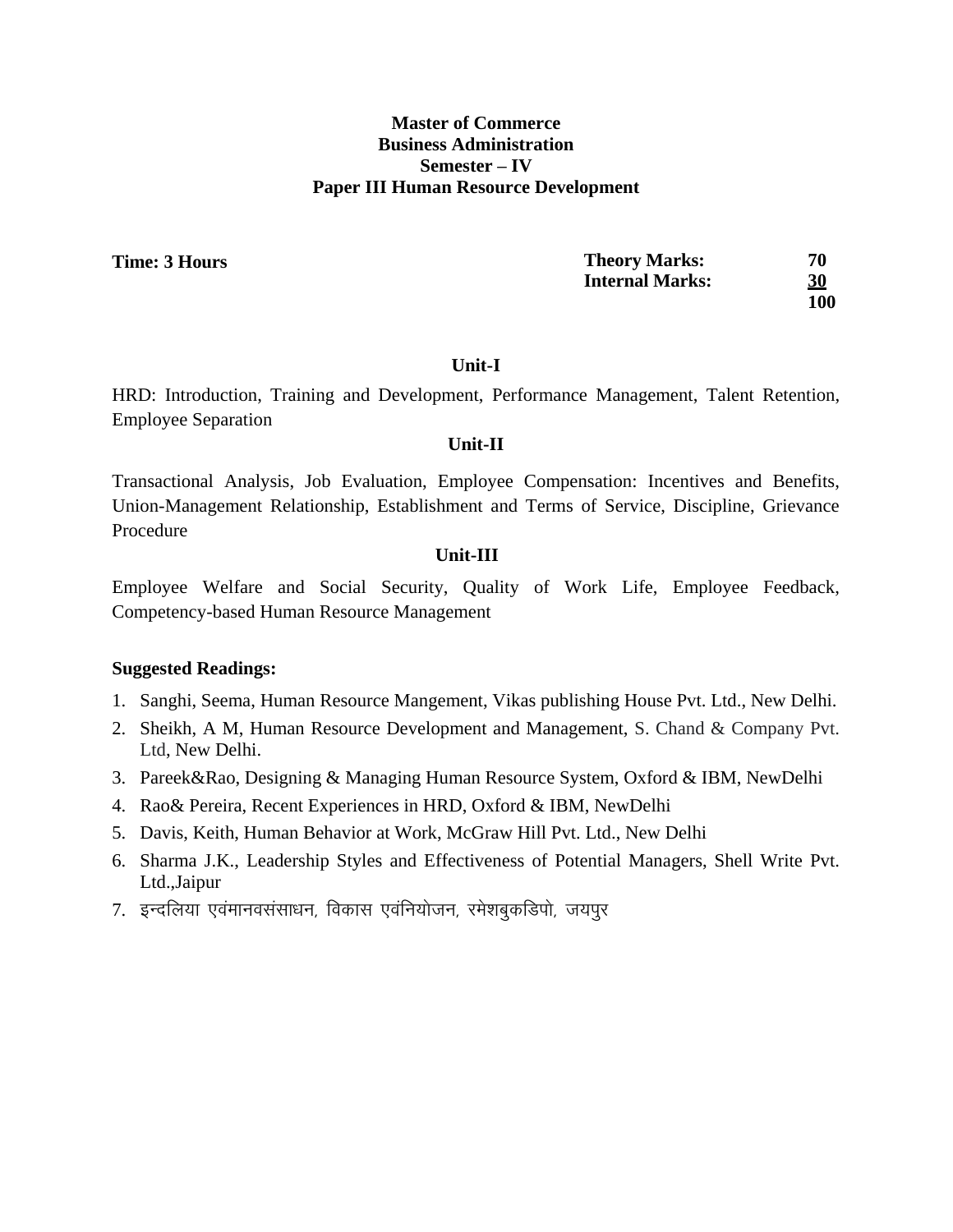## **Paper IV Dissertations**

## **Dissertation and Viva-Voce 50+50 = 100 Marks**

Dissertation work shall be written, typed and submitted in triplicate at least two weeks before the commencement of the theory examination.

The Dissertation shall carry 50 marks and there shall be viva-voce of 50 marks based on dissertation. The Viva-voce shall be conducted in the institution

# **Guideline for drafting Dissertations**

- **NUMBER OF PAGES**: 80-100
- **TYPING INSTRUCTIONS**: Border Indents Top, Bottom & Right 1 Inch Left 1. 5 Inch
- **Page Numbering** Bottom centered, **Font Type** Times New Roman, **Font Color**  Black only
- **Font Size** Uniform & Consistent throughout the report, **Chapter Heading** 16 (Bold) **Titles** – 14 (Bold) **Normal Text** – 12 (Regular) Line Spacing – 1.5
- **Graphical Presentation** Color / Black & White
- **Reference Number** Each and every Table / Exhibit / Figure must be assigned its reference number. E.g. – Table 1.1, Fig 1.1, etc

# Format for Dissertation

- $\triangleright$  Title page on the Dissertation (On the Cover page)
- $\triangleright$  Title page in the Dissertation (Inside the Dissertation)
- $\triangleright$  Declaration of Original Piece of work by student

 $\label{eq:2} \frac{1}{2} \left( \frac{1}{2} \left( \frac{1}{2} \right) \right) \left( \frac{1}{2} \left( \frac{1}{2} \right) \right) \left( \frac{1}{2} \right) \left( \frac{1}{2} \right)$ 

- $\triangleright$  Preface
	- $\triangleright$  Acknowledgement
		- $\triangleright$  Contents